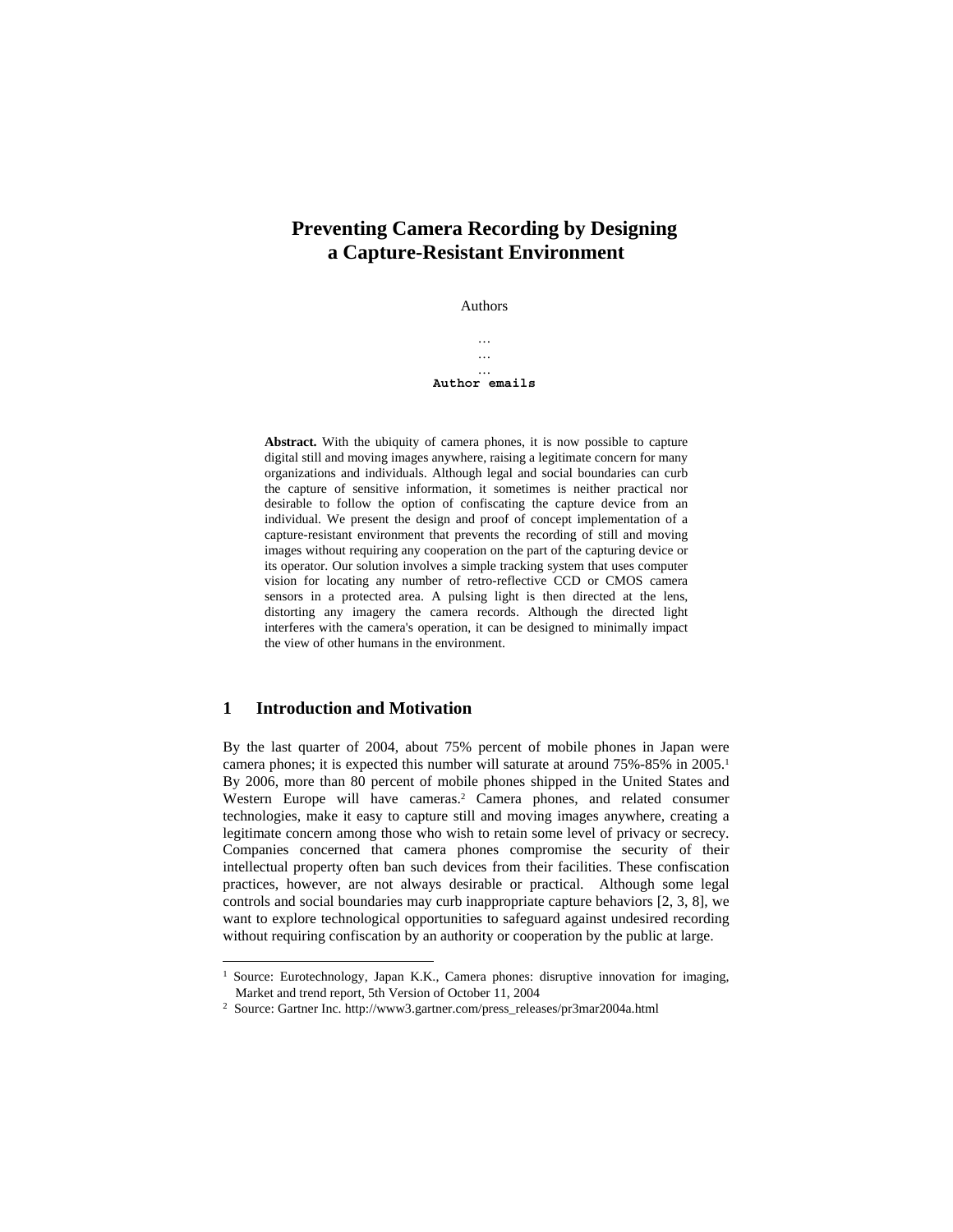There has been previous work that addressed this challenge by disabling recording features in the cameras [5, 6, 9]. In this paper, we present an alternative that does not require instrumentation or control of the recording device. Instead, we present a technique for safeguarding the environment itself against recording, creating a socalled "capture-resistant" environment. Our system detects cameras in the environment and emits a strong localized light beam at each device to neutralize it from capturing. Although our approach does have limitations, its main strength is that it requires no cooperation on the part of the camera or its owner and it minimally disturbs the natural viewing experience by the human eye.

# **2 Related Work**

Technical solutions have been proposed to prevent or react to undesired camera capture. Most of these solutions require some sort of instrumentation of a capture device. For example, solutions, such as Safe Haven, leverage the short-range wireless capability available on camera phones (such as Bluetooth or WiFi) to allow the environment to notify the device that the space does not allow photography or other forms of recording [5, 6, 9]. There are many drawbacks to this solution. First, it assumes that the users of the camera would install and use special software on the device and that she would abide by the environmental constraints. Hewlett-Packard has proposed a *paparazzi-proof* camera [7] that automatically modifies images when it receives commands from a remote device. This camera includes a facial recognition feature that selectively blurs certain parts of an image. Other approaches also require different forms of cooperation on the part of the camera or its operator. The Cloak system addresses privacy concerns with surveillance cameras by having users carry a "privacy enabling device" (PED) [1]. This device informs the environment that any footage of the carrier of this device must be sanitized at a later time. A solution called "Eagle Eye" couples a light sensor to a flash unit [4]. When a flash of light is detected, this device instantaneously flashes back. It is small, made to be worn, and obscures a portion of the photographic image, similar to the approach described in this paper. However, it only works against still, flash photography.

We take a significantly different approach from these previous solutions in the design of our capture-resistant environment. First, rather than requiring users to trust cameras to sanitize images after the recording has occurred, we actively impede recording at the point of capture, as with Eagle Eye. Second, unlike many previous solutions, our system does not rely on any cooperation or instrumentation on the part of the capture devices or the people operating them. Our solution addresses video capture, as well as still imagery.

We initially focused on being able to protect stationary regions of an environment, such as a wall. Surfaces in an environment can be covered to prevent capture, but then the surfaces would not be visible. There are numerous commercially-available retro-reflective sprays and shields that can also be placed over a surface to reflect light and flashes in a manner that prevents recording. These solutions create glare that impacts visibility from the human eye as well as the camera sensor. Our solution will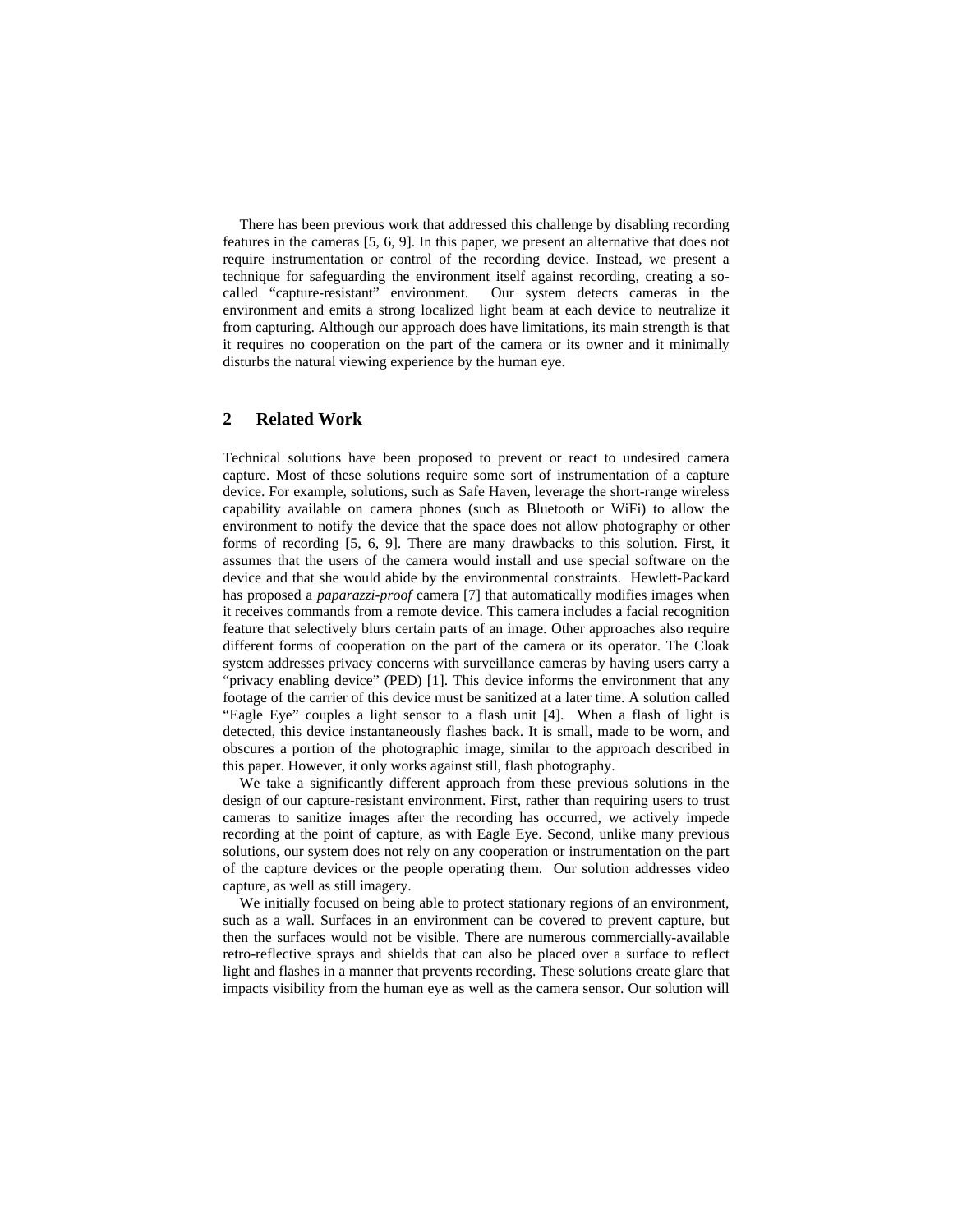minimally impact what an observer in the environment sees while still preventing a camera from being able to record.

# **3 Design Goals for a Capture-Resistant Environment**

Our primary goal in addressing this problem was to design an environment that prevents certain portions of that space from being captured with a standard CCD or CMOS camera.3 This motivation, and review of past related work, highlights the major design goals for building a capture-resistant environment. These are:

- no need for cooperation or control of the recording devices before, during or after capture;
- prevent the capture of both still images and video; and
- the view of the environment by the naked human eye is minimally impacted.

In addition, this approach should allow for two interesting improvements:

- allow authorized cameras to record; and
- allow mobile entities, such as a person, to be made similarly captureresistant.

Our design uses a combination of computer vision and projection, described in the next section, to actively search for cameras and systematically block them from recording clear pictures, as opposed to relying on removal or alteration of content later. We envision uses of our system for situations, such as conferences, tradeshows and museums. For example, some museums want to prevent people taking pictures of artwork. Similarly, research laboratories and exhibits at tradeshows want to limit capture of early prototypes and design.

# **4 A Capture-Resistant Environment**

 $\overline{a}$ 

In this section, we present our capture-resistant environment, which consists of two components. The first component, the camera detector, actively tracks CCD sensors in the environment. When the system detects a camera's CCD sensor, the second system component, the camera neutralizer, directs a localized beam of light at each camera's lens to obstruct its view of the scene. This component locates and allows permitted devices to record. For each component, we describe the theory of operation and our proof of concept implementation. We then critically evaluate the limitations of our proof of concept prototype, distinguishing the theoretical limits from the current engineering limitations of our specific implementation and discuss how we can extend our system.

<sup>&</sup>lt;sup>3</sup> CCD and CMOS cameras both use semi-conductor based sensors. Our approach works against both types. We will refer to this category of cameras as "CCD cameras" throughout the rest of the paper.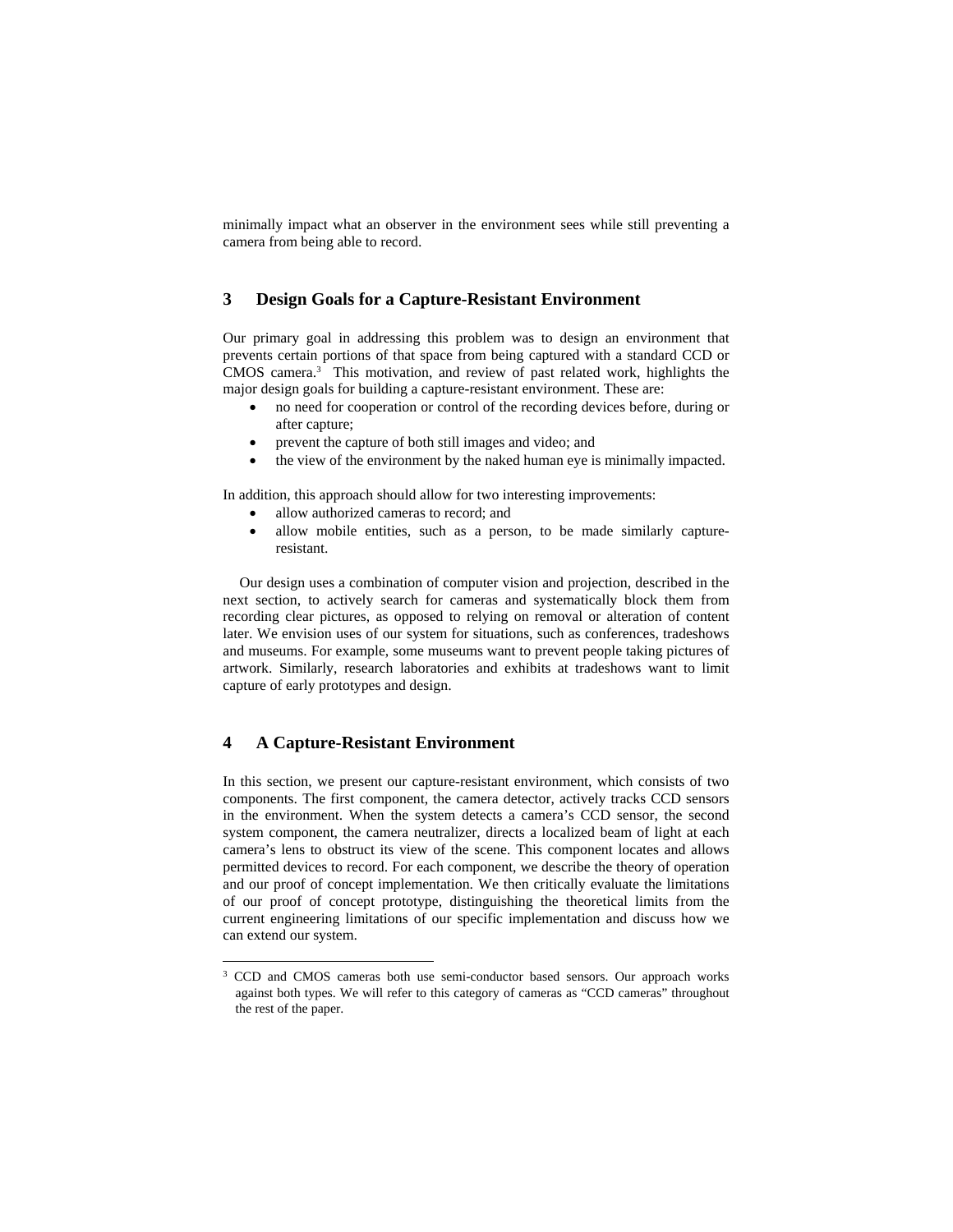

Figure 1. System diagram. When a user introduces a camera into the capture-resistant environment, a camera detector component locates the device within its field of view and the camera neutralizer component emits a localized light beam (yellow) at the camera to block the camera's view of a portion of the surface the system attempts to guard from capture. The red bar indicates the protected surface. The blue indicates the field of view of the user's camera. The pink indicates the camera neutralizer's field of influence. Dashed lines indicate the portion of the protected surface that is affected by the neutralizer's light beam.

## **4.1 Detecting Cameras in the Environment**

CCD cameras have an optical property that produces well-defined light reflections. By tracking these reflections, we can effectively locate and track cameras in an environment.

## **4.1.1 Theory of Operation**

Our camera detector leverages the retro-reflective property of the CCD sensor found on most consumer-level digital cameras. Retro-reflection causes light to reflect directly back to its source, independent of its incident angle. This effect is often noticed on photographs when the camera flash can make a subject's eyes appear to glow red, caused by the retro-reflective property of the retina at the back of the eye. Commercial applications of retro-reflection include traffic signs and reflective clothes commonly worn by road construction workers.

CCD sensors are mounted at the focal plane of the camera's optical lens, making them very effective retro-reflectors. Although there are many objects in the environment that exhibit this property, they are typically imperfect retro-reflectors and can be distinguished from CCD cameras as we demonstrate later. By tracking these retro-reflections we can detect and track cameras pointed at a given area.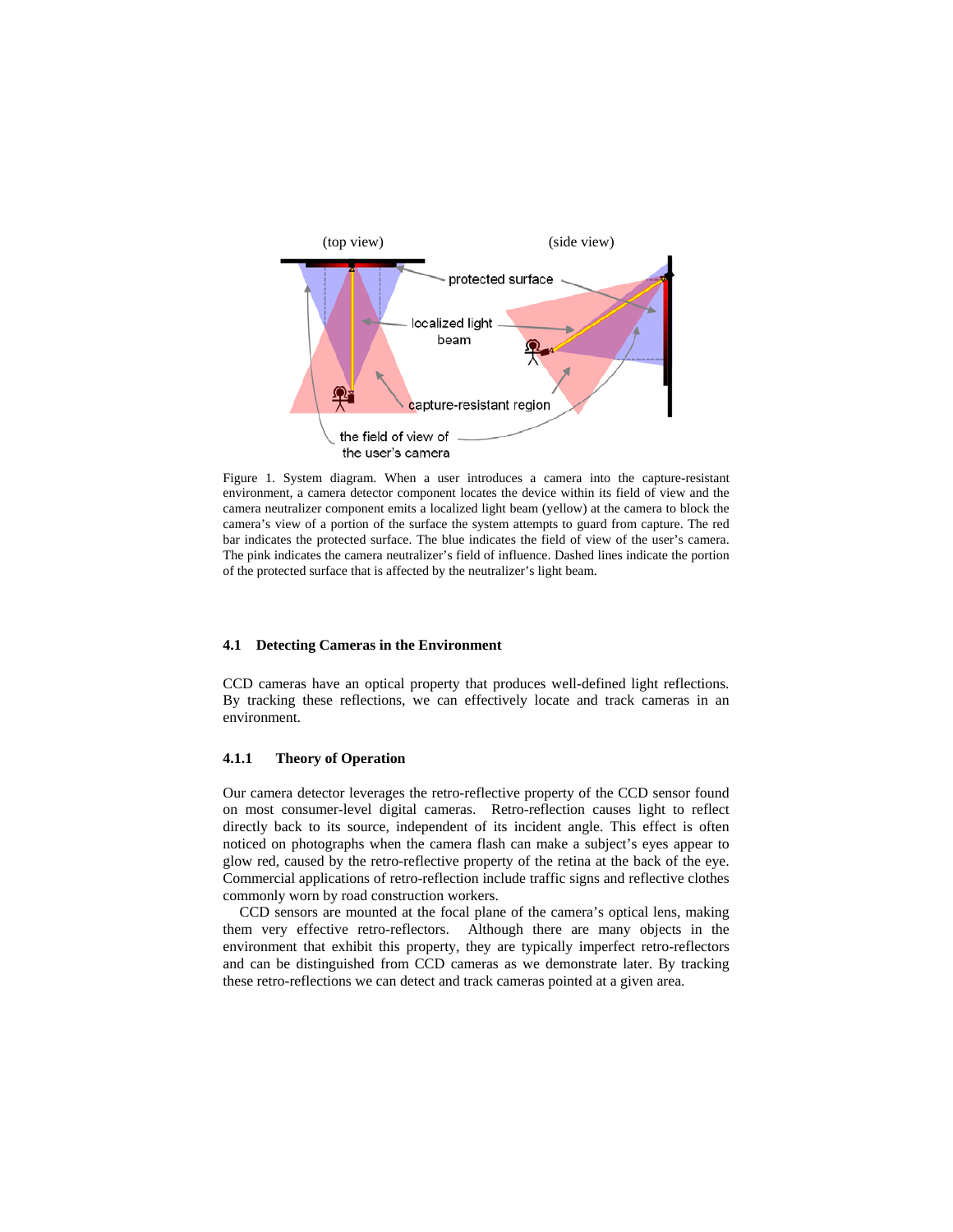#### **4.1.2 Implementation**

To detect cameras in the environment, we use a Sony Digital HandyCam video camera placed in *NightShot* mode. We arranged IR transmitters around the lens and covered the detector's lens with a narrow bandpass IR filter (Figure 3a). This instrumentation, which we will call the detector below, projects an IR light beam outwards from the camera and detects any retro-reflective surfaces within the field of view. We intentionally place the IR illuminator around the perimeter of the detector's lens to ensure a bright retro-reflection from cameras within the field of view of the detector and pointed directly at it or tilted away at slight angles (which we computed to be up to roughly  $\pm 20^{\circ}$ ). This retro-reflection appears as a bright white circular speckle through the IR filtered camera (Figure 2).

We detect reflections by simply locating bright regions in the camera view above a certain luminance threshold (Figure 2). Because we employ a thresholding technique, there is no limit to the number of the cameras that can be detected within the crosssection of the camera detector. In the next section, we will discuss how to handle false positives and false negatives.

Our system effectively tracks cameras at a rate of 15 Hz. A more powerful computer could track at 30 Hz, however 15 Hz is sufficient because a user must hold the average camera still for at least this period of time to avoid motion blur in her picture.

The camera detector has about a 45° field of view. We found that reflections from cameras of varying shapes and sizes can be detected up to 10 meters away. In our proof of concept, at 5 meters away, the cross-section of the detector camera's field of view is roughly a 4m width x 3m height area. Although a zoom lens can be added to a camera, we estimate that 5 meters is roughly the length of a reasonably-sized room. Room sizes and walls naturally prevent people from recording our capture-resistant environment from afar. Our current proof of concept only involves a single detector unit. To ensure that we can detect cameras from all angles, we can measure the angle at which users can approach the surface. Accordingly, we can determine how many detector units we must use to cover that range. We can add additional detectors



Figure 2. On the left, an unprocessed IR view captured by our camera detector with plenty of ambient light in the room. A person holds a camera phone pointed at a region in the environment we want to protect from capture. On the right is the processed view. The camera is detected by locating a bright white circular speckle.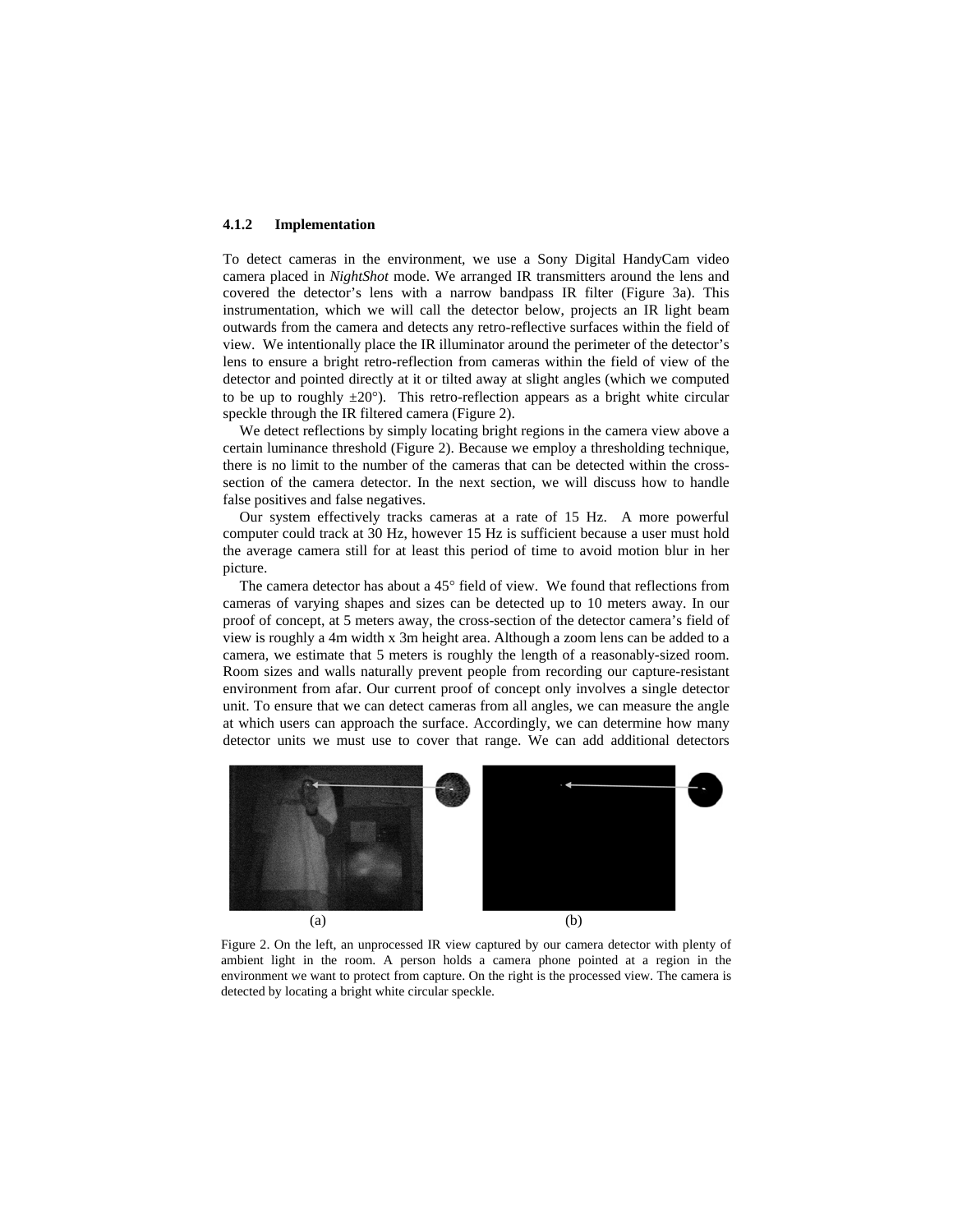throughout the environment to find cameras from farther away if needed.



Figure 3. On the left shows our camera detector unit. We outfitted a Sony HandyCam, placed in *NightShot* mode, with a collection of IR transmitters and covered the lens with a narrow bandpass IR filter. On the right shows our camera detector coupled with a projector to neutralize cameras in the environment.

### **4.2 Neutralizing Cameras**

Once the system detects cameras in the environment, the camera neutralizer component emits localized light beams at each camera lens. This causes a strong reduction in quality of the taken image for several reasons. First, this effect is similar to taking pictures *contre le soleil*, where the concentrated light source overwhelms the picture taken (Figure 4a). Secondly, we emit light beams in a pattern that prevents the CCD cameras from adjusting to the light and prevents the camera from taking a good picture (Figure 4b).



Figure 4. Images taken from a camera hit by localized light beam emitted by our camera neutralizer. The picture on the left shows a localized light beam generated using a single color. The picture on the right shows a localized light beam generated using color patterns that do not allow the cameras to adjust to the light source (notice the scan line).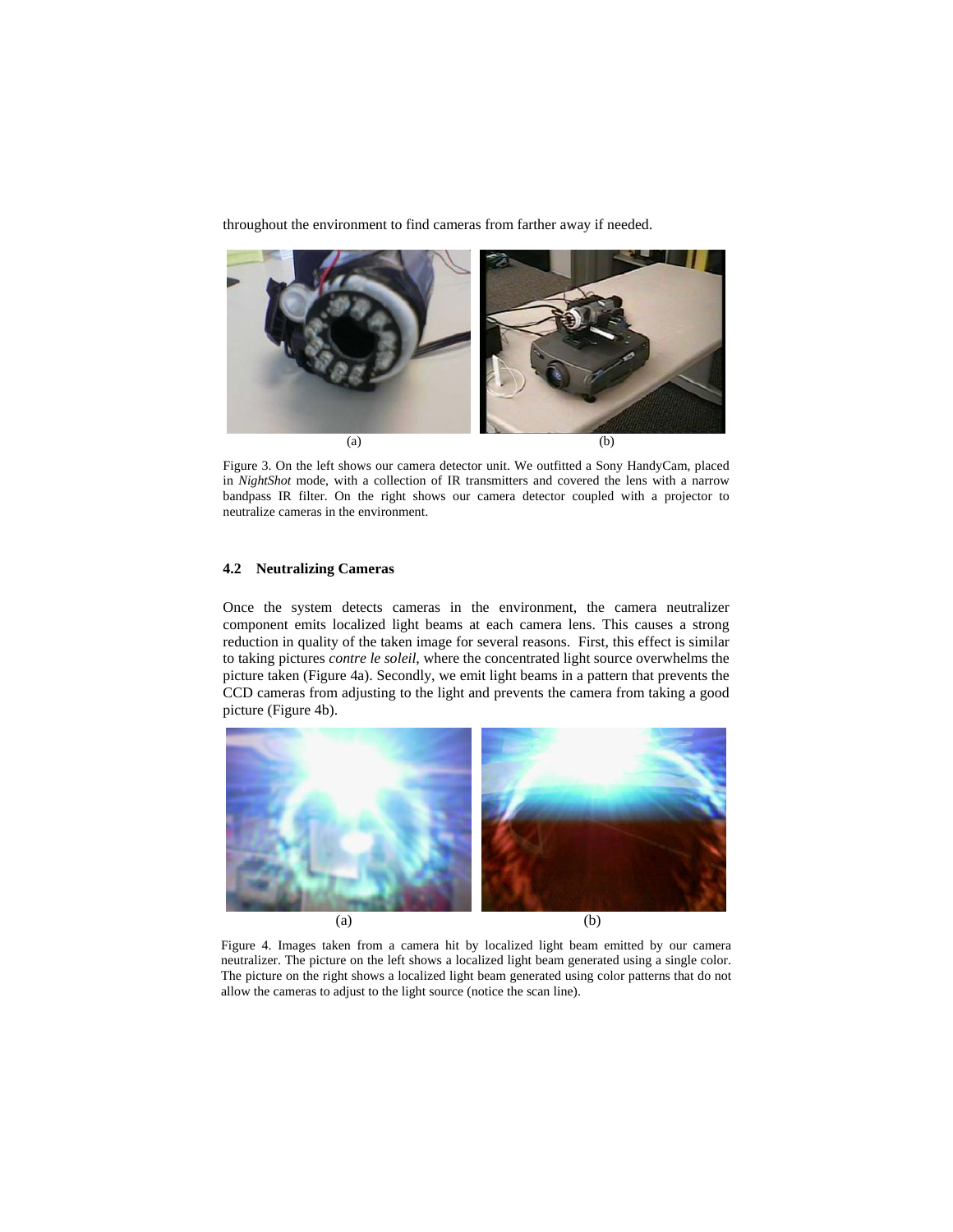### **4.2.1 Theory of Operation**

The camera neutralizer leverages the inherent imperfect sensing capabilities of CCD cameras that result in three specific effects, over-exposure, blooming and lens flare. Over-exposure results in an image which is saturated with light obscuring detail. Blooming occurs when a portion of the camera's sensor is exposed to excessive luminosity, resulting in leakage to neighboring regions. For example, a candle in an otherwise dark setting may cause blobs or comet tails around the flame. Although some cameras are capable of compensating for these effects, they typically only handle moderate amounts of light. Lens flare is caused by unwanted light bouncing around the glass and metal inside the camera. The size of the lens flare depends on the brightness of the entering light. High-end cameras with well-designed and coated optics can minimize, but not completely eliminate, lens flare. By shinning a beam of light at the camera lens, such as that emitted by a projector, blooming and lens flare significantly blocks any CCD camera from capturing the intended image. Digital cameras employ automatic exposure control algorithms, which reduces blooming and flare. However, there is typically a delay before the sensor stabilizes. Thus a flashing light prevents the camera from stabilizing to the light source.

## **4.2.2 Implementation**

To emit a strong localized light beam at cameras, we pair a projector of 1500 lumens with our camera detector. We use the projector to emit localized light beams of an area slightly larger than the size of the reflection. Pixels in the projected image change between white, red, blue, and green. This approach prevents cameras from adjusting to the light source and forces the cameras to take a picture flooded with



Figure 5. The left shows a camera phone being neutralized by our system (notice the neutralizing light beam over the lens). The top right shows the camera view neutralized by the system, the bottom right shows the camera view when the camera is permitted to capture the view.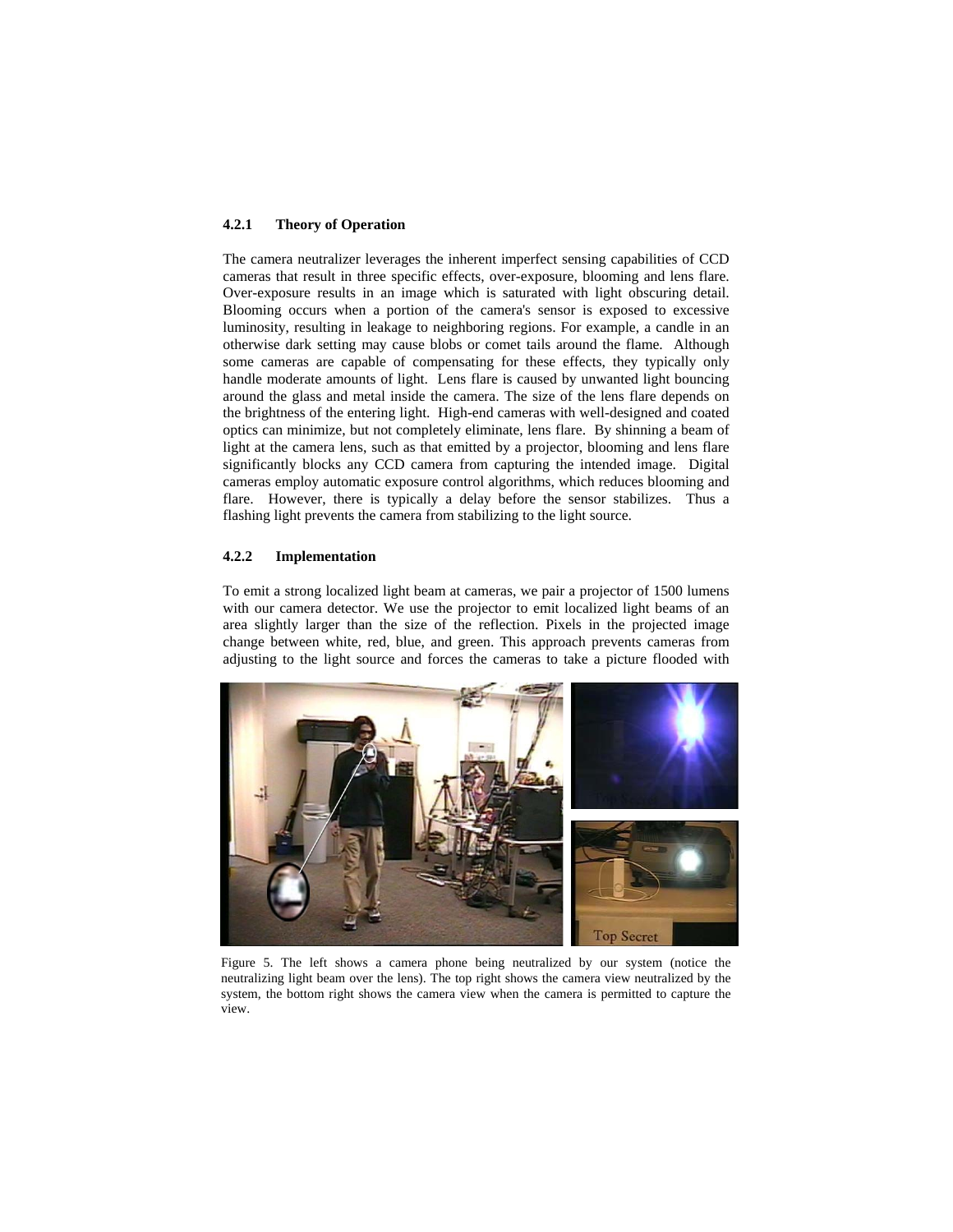light (Figures 4 and 5). In addition, interleaving various projection rates neutralizes a larger variety of cameras. The camera neutralizer continuously emits this light beam until the camera lens is no longer detected. Therefore, this approach works against both still image and video cameras.

We found that the projector can still generate an effective localized light beam when we focus it for up to 5 meters away. Although light from a projector can travel much farther, its luminance decreases with distance. Again, we estimate that 5 meters is roughly the length of a reasonable size for a room. At 5 meters away, we can project localized light beams to cover a pyramidal region with a base of 6 m width x 4.5 m height. To ensure that we can neutralize cameras from all angles, we can measure the angle at which users can approach the surface, and accordingly, we can determine how many projectors we must use to cover that range. We can add additional projectors mounted away from the surface to neutralize cameras from farther away if needed.

# **5 Assessing the Design Challenges and Limitations**

In this section, we present how we addressed our original design goals and the challenges and limitations faced in the design of our system. We also describe how our approach addresses the potential attacks or workarounds people may use to circumvent the capture-resistant environment. Finally, we discuss the known theoretical limitations and the engineering deficiencies in our initial prototype.

### **5.1 Design Goals**

The goals of our capture-resistant environment were:

- to require no need for cooperation or control of the recording devices before, during or after capture;
- to prevent both still images and video; and
- to minimally impact view of the environment by the naked human eye.

Our implementation requires no cooperation or control on the part of the recording cameras. Instead, the environment takes sole responsibility in blocking capture of certain parts of an environment. The capture-resistant environment actively tracks CCD cameras present in the space and blocks them with a localized beam of light directed at the camera's lens. We have designed our system to work with both still and video cameras and have found that our system works on most consumer-level digital camera and all camera phones. Our system has no impact on the human eye other than a slight glow that a person may see coming from part of the environment (caused by the projector). As we will discuss, we can reasonably prevent eyes and eyeglasses from being mistaken for a camera lens. In addition, future implementations of the camera neutralizer will not use projectors and thus would not produce a glow.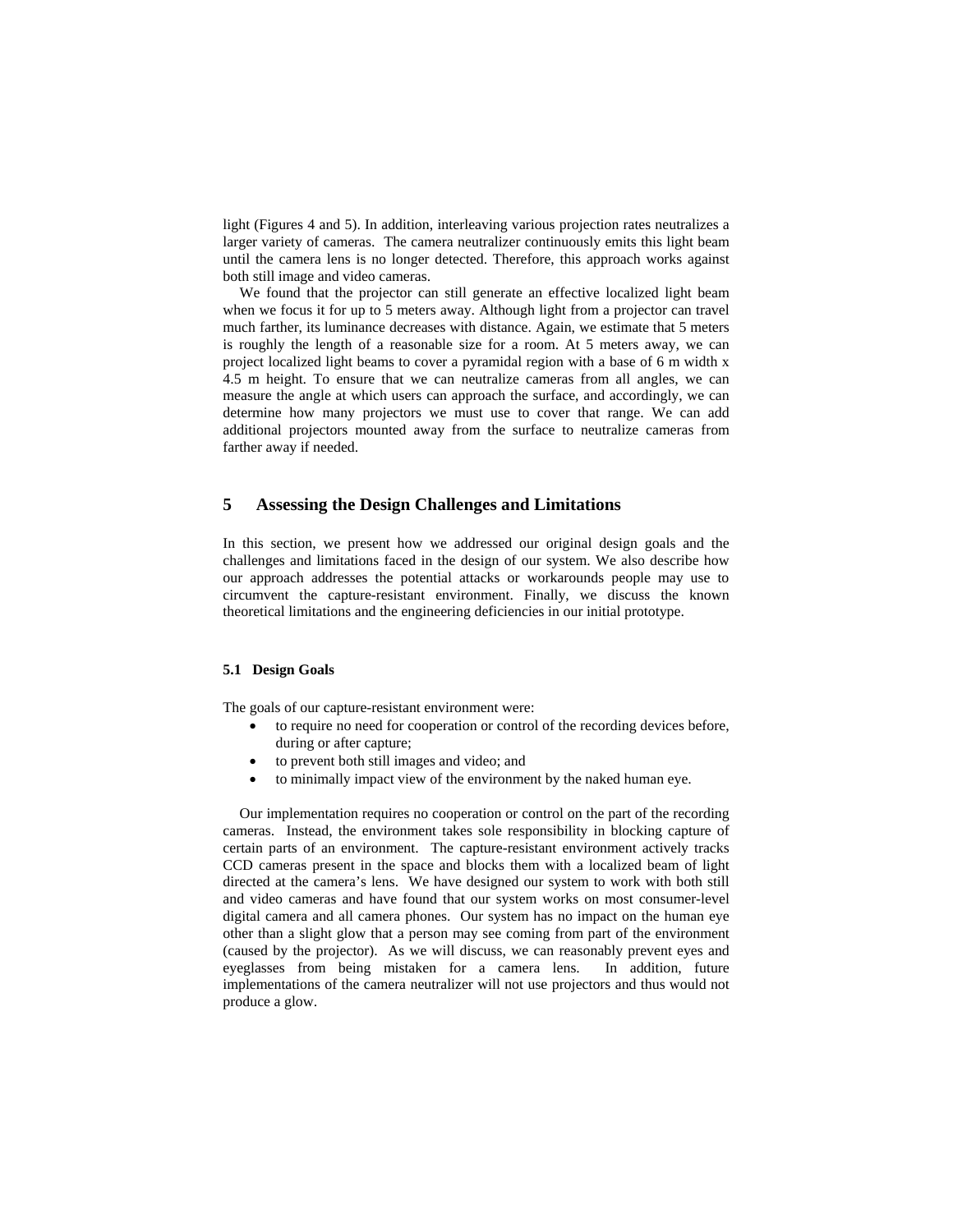In addition, we wanted our solution to allow for two interesting extension:

- allow authorized cameras to record; and
- allow mobile entities, such as a person, to be made similarly captureresistant.

In our current implementation we can authorize users to take pictures by turning off the system, but this solution does not allow selected camera to take pictures while blocking other cameras.

A simple enhancement to our system would be to use 2D retro-reflective glyphs (Figure 6) to permit certain cameras to capture in the environment. The 2D glyph encodes a unique identifier that allows the system to recognize the camera. The owner of the physical space gives out a tag when she wants to allow a specific camera to capture within that space. The glyph needs to be physically attached near the lens of that camera and would be detected by the camera detector. The system then allows the camera to take pictures in the environment by simply not directing localized light beams at the permitted devices.



Figure 6. A 5 cm x 5 cm retro-reflective glyph pattern is temporarily attached near a camera phone's lens.

Although we do not implement the ability to make moving objects, such as humans similarly resistant, we cam imagine building a wearable version of our camera detector and neutralizer to prevent records on individuals in public spaces. We discuss in the following sections how we can construct a much more lightweight version of the neutralizer component.

## **5.2 Challenges**

There are two types of challenges our system faces. First, we must handle the errors involved in detecting cameras. Second, we must address potential attacks or workarounds people may use to circumvent the capture-resistant environment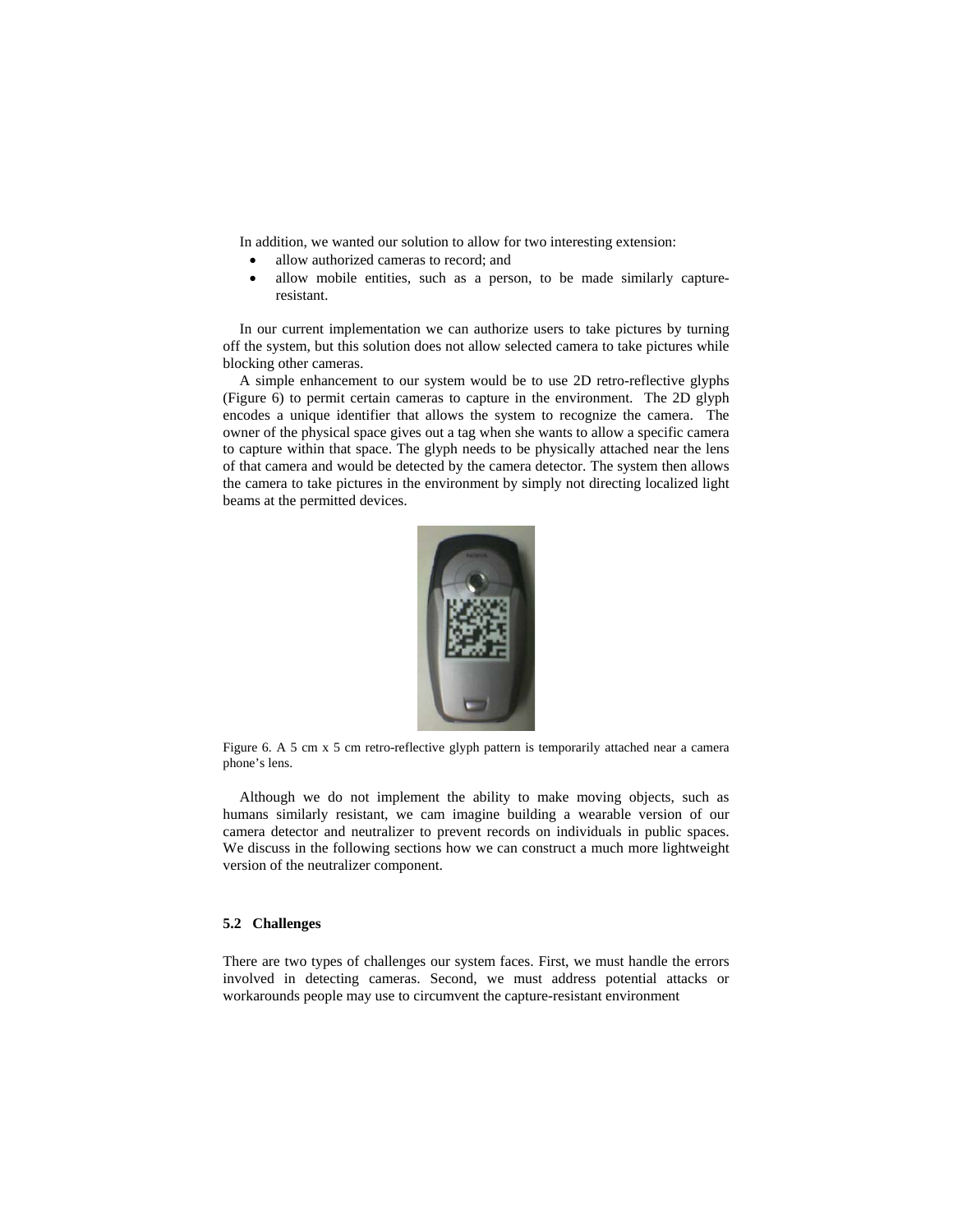#### **5.2.1 Errors in Detecting Cameras**

A false positive occurs when the camera detection system mistakenly detects a camera in the environment where one is not actually present. A false negative occurs when the camera detector fails to identify a camera pointing at the capture-resistant space.

#### *Handling false positives*

False positives can result from the detection system interpreting reflections from metallic or mirrored surfaces present in the space. Because these surfaces potentially produce the same reflective speckle as a CCD sensor, the system would target a nonexistent camera.

False positives are not detrimental to the operation of the system. However, the superfluous projector light produced by the false positive may be distracting or even bothersome for people in the environment. The worst false positive situation occurs when the system incorrectly identifies a region near a person's face as a potential camera, irritating or even harming the person's vision.

We can address these problems by further analyzing the potential camera speckles. For the case of a reflection caused by metallic or other lens-like surfaces we can determine a false positive by inspecting the suspected reflection from multiple vantage points. The reflection caused by the CCD camera is always consistent off its surface, so if the reflection moves in the different vantage point views, then it is not a CCD camera reflection. These other surfaces are imperfect reflectors, which is typically attributed to the surface curvature, such as eyeglasses or imperfect finishes like brushed metal. In our system, can simply use two cameras spaced apart and pointed at the same region to help reduce the number of false positives.

#### *Handling false negatives*

Unlike false positives, false negatives are detrimental to the security of the space. One solution is to take a naïve approach and assume that any reflection is a potential camera. This may be appropriate when security is of utmost importance. However, this approach does not work when the CCD camera does not produce a reflection. Occlusion of the CCD from the camera detector is the primary reason for this, but typically an occlusion of the CCD inherently blocks a photograph from being taken in the first place. The camera can be angled sufficiently enough away that the incident light fails to reach the detector camera. In this case, the camera is already turned far enough away such that the capture-resistant space does not appear in its field of view. Thus, if there is no light reflection from the CCD then that CCD camera cannot see the region around the detector.

We can place multiple pairs of camera detector and neutralizer units around a space for added security. From our experience, we have found one pair to be sufficient. A cheaper alternative is to place multiple IR light emitters throughout the space to increase the likelihood for a reflection. This solution may increase the number of false positives; however, its cost effectiveness outweighs those concerns.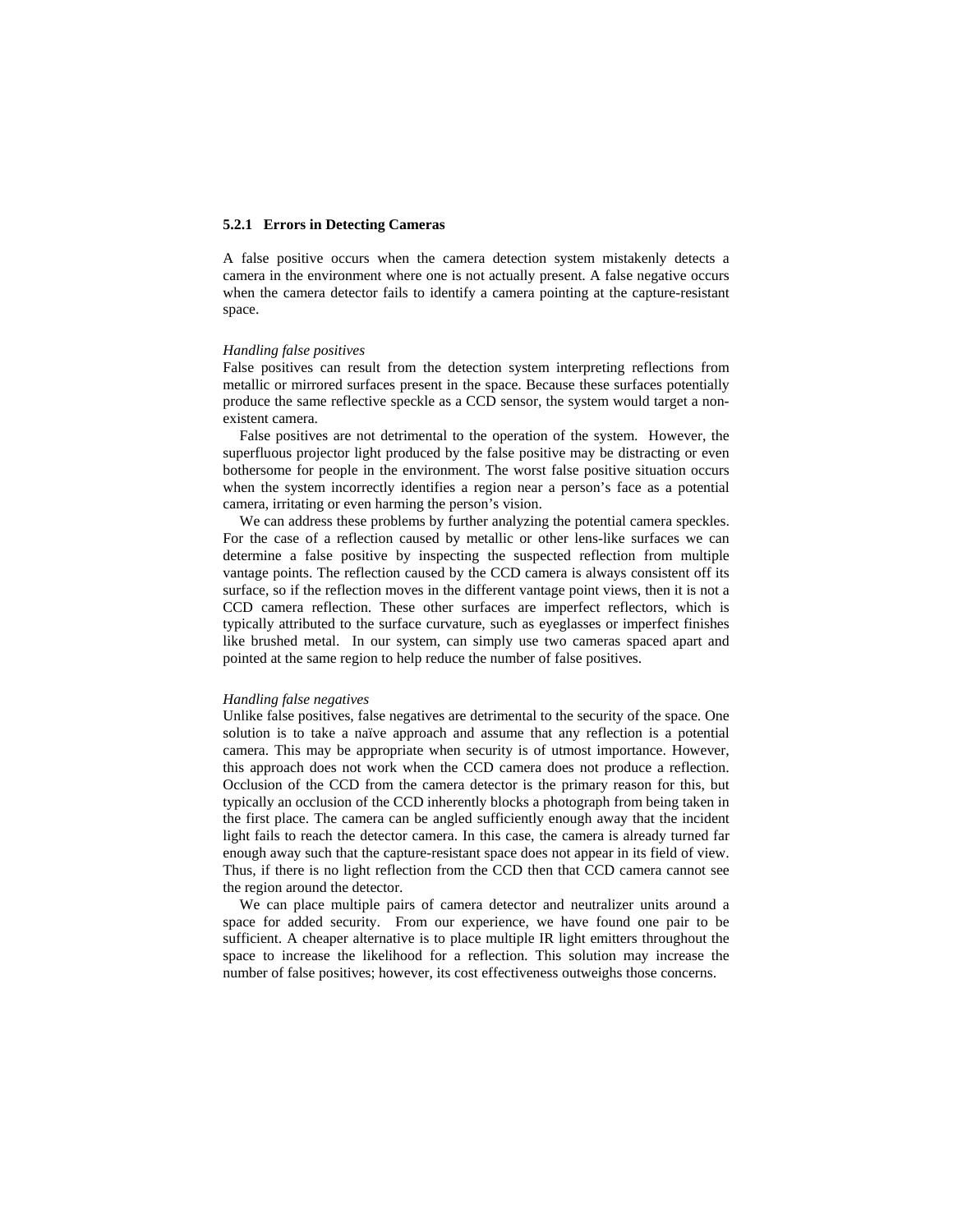### **5.2.2 Attacks and Workarounds**

Aside from physical vandalism to the capture resistant environment, we identify some workarounds users may employ with their CCD camera. We discuss how our system design handles some of these attacks; in many cases, we point out the unobvious ways that our solution inherently addresses the problem. Where appropriate we provide some theoretical justification.

### *Masks and filters*

An attacker may try to mask the camera lens with surfaces like those used in typical sunglasses. These surfaces, however, do not block IR light; thus, our system would still detect the CCD sensors. Mirrored and even polarized sunglasses also fail to prevent the camera detector from finding the CCD. However, sunglasses are effective at mitigating the effects of the neutralizer on the camera. Sunglasses drastically reduce the intensity of the projected light. Despite this reduction, we have found that the light pattern and intensity we used in our system is still effective at neutralizing cameras from capture. A neutralizing beam, such as from a laser, could also solve this problem.

IR filters pose the greatest problems for our particular system. In our current solution, we use pure IR light (880 nm) for CCD sensor detection. An 880 nm notch IR filter could be placed in front of a camera; this prevents IR light from reaching the CCD sensor while still allowing other visible light to pass. We can mitigate this attack with a design that also detects IR filters in the environment and treats them as suspected cameras. An IR filter reflection looks very similar to CCD sensor reflection to our camera detector (the only difference is a larger speckle size), thus making it a straightforward task to detect IR filters and treat them as a camera. However, this solution will result in more false positives. Since IR filters allow visible light to penetrate, the camera neutralizer is not affected by this attack.

#### *Mirrors*

A user can avoid pointing a camera at the capture-resistant region by using a mirror and taking a picture of the reflection on the mirror. However, our experience shows that the camera detector can still clearly spot the CCD sensor in the mirror and the camera can be effectively neutralized by aiming back at the mirror.

An attacker could also hide a camera behind a one-way mirror to prevent it from being detected. Similar to the sunglass situation, IR light can still be detected appearing behind a one-way mirror, making it an ineffective attack. In addition, images taken from behind a one-way mirror tend to produce low quality images in the first place.

## *Modifying Camera Sample Rate*

The camera could be pre-programmed to sample at the rate of the neutralizer pattern. This problem can be addressed by interleaving random frequencies for each pixel in the neutralizing projection pattern. In this case, CCD cameras would not be able to synch to the projected pattern and frequency because of its inability to sample each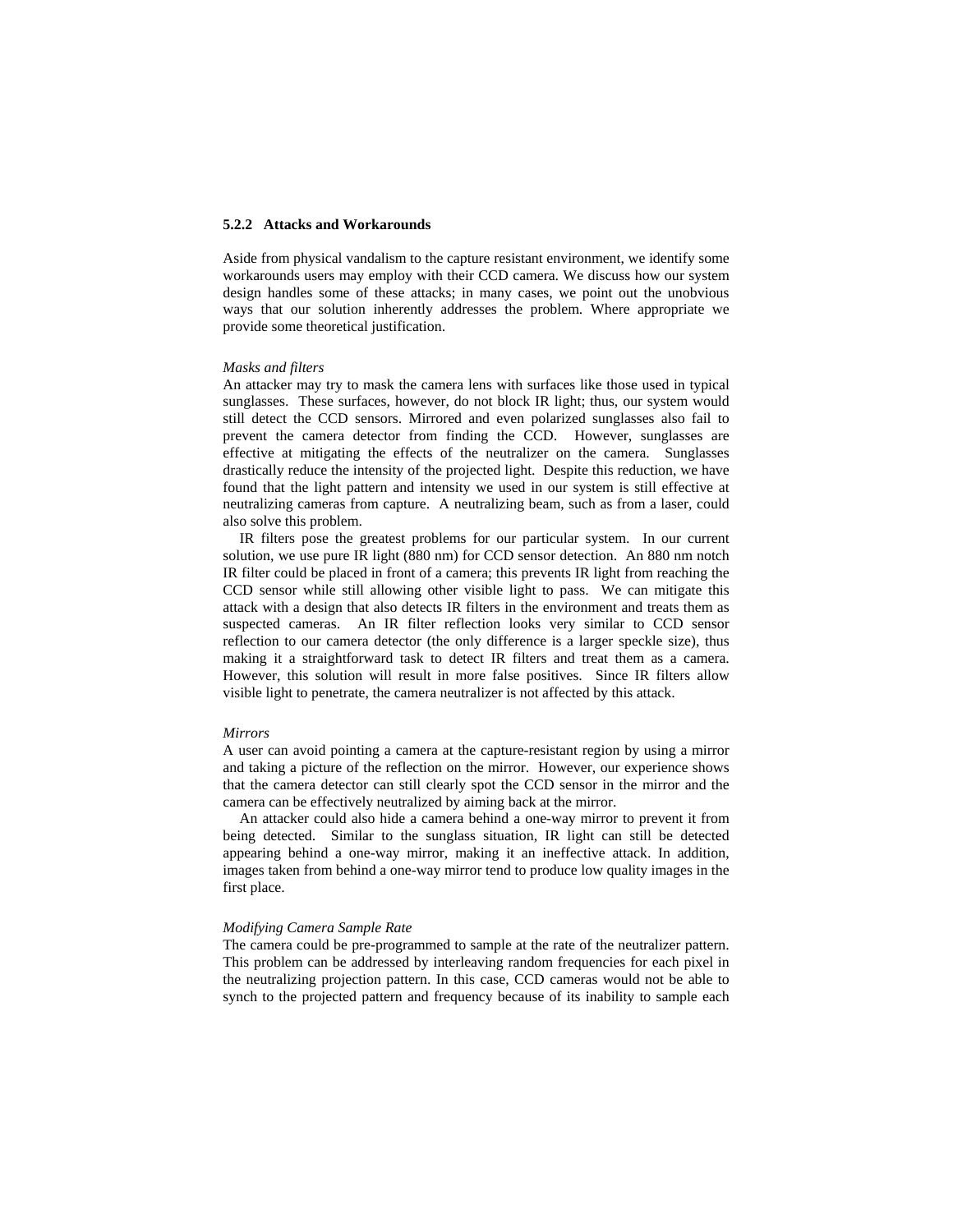pixel at different rates. This is a fairly straightforward extension to our system, which we have tested independent of our proof of concept implementation.

Another possible workaround is to evade the neutralizing beam by moving the camera faster than our detector tracks. There is a limit to how fast the camera can be moved when taking a picture because of motion blur. The 15 Hz tracking rate of our implementation is sufficient for all camera phones and most digital cameras. Highend cameras with extremely fast shutter speeds require faster tracking. Increasing the area covered by the neutralizing beam would address this problem because of the larger movement needed to move outside the beam of the light.

# **5.3 Limitations**

Our current implementation is limited to indoor environments, although we have found success near widows and areas where there is significant amount of natural light. However, for venues like an outdoor concert, this system would need to be modified extensively to accommodate for such a large setting.

This solution works well with traditional CCD cameras, but may have problems with high-end cameras that have very fast shutter speeds, fast frame rates, and retracting shutter that cover the CCD sensor, such as a SLR. Other capture technologies that do not employ CCD sensors, such as ordinary film cameras, cannot be detected with our system. SLR cameras are still very hard to produce cheaply and we do not expect to see such high-end components integrated into a mobile phone anytime soon. Although the quality and resolutions of camera phones will increase, they do not have a direct impact on the effectiveness of this system (*e.g.,* our system performs just as well on a 4 megapixel CCD digital camera).

Additionally, most camera systems employ some type of optical system; by looking for any reflection from the optical devices, it is possible to detect any camera, including SLRs and ordinary film cameras. However, this approach would increase the false negative rate.

Our current implementation requires manual calibration between the camera dectector and the neutralizer (the projector) to a planar surface. Although we keep the detector camera and projector close to each other, parallax still poses a problem when we move too far in front or behind the calibrated plane. There are two ways to address this problem. The first approach is to use a stereoscopic vision system that tracks in 3D space. The second approach is to make the projector coaxial with the view of the detector camera by using a beam splitter. The first approach provides flexibility in where to place the neutralizer and the camera detectors in the environment, but it requires two cameras. The latter approach requires the neutralizer and camera detector to be collocated, but it only requires one camera.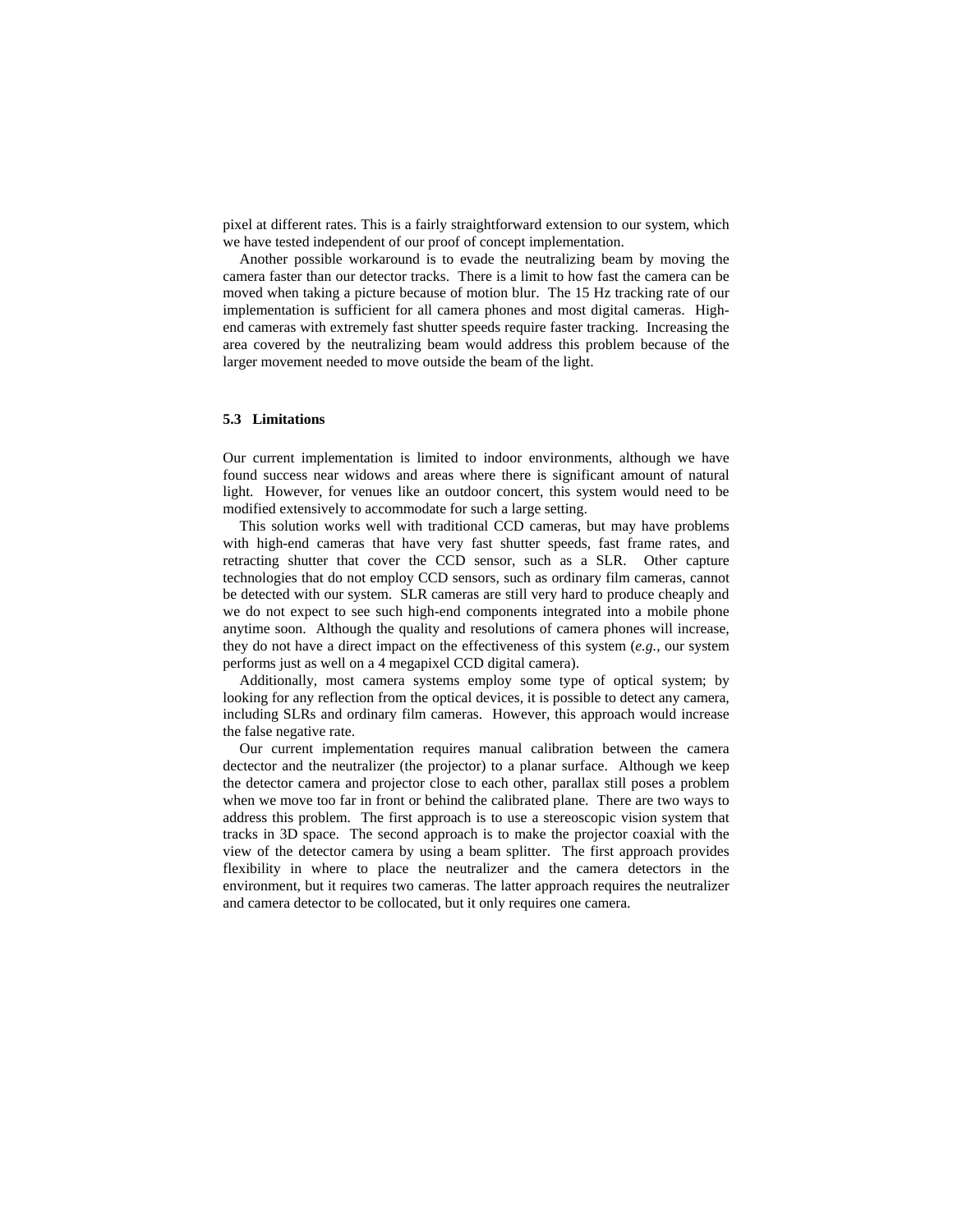The conical region of the camera detector poses problem with "dead zones" close to the detector/neutralizer system. A dead zone exists a short distance in front of the protected surface and directly underneath the detector unit (Figure 7a). A person standing in this dead zone will be able to take a picture, although the resulting photo will be very warped. One way to address this issue is to put a physical barrier to effectively limit how close a user can get to the protected region (Figure 7b). The other is to install another neutralizer at a lower level to cover the dead zone. Similar dead zones occur on the azimuth and are handled similar to the elevation solutions.

Our system consists of three significant elements: a camera, a DLP projector, and a PC. This solution costs approximately ~\$2500 USD. However, an actual implementation would be significantly cheaper. Video cameras are fairly affordable and will decrease in price with time. The PC is easily replaced with a very inexpensive microcontroller. The projector is the most expensive of the three elements. W used a projector because of the ease in projecting concentrated light at very specific regions. Typical projectors are designed to produce high quality images at high resolutions, have tuner components, and incorporate sophisticated optical components. Our projection region is very small and does not require the level of optical precision and resolution available in typical projectors. We can imagine a projector designed specifically for our application that is significantly cheaper. An even cheaper alternative is to replace the projector with a scanning laser (similar to those found in laser light shows). By spinning a mirror and pulsing different tricolored lasers, we could produce the same effect as the projector. This is not only a much cheaper solution, but also a more effective solution than a diffuse projector beam. Therefore, it becomes more practical to place many of these systems throughout a space for increased coverage.



Figure 7. (a) A dead zone exists a short distance in front of the protected surface, directly underneath the detector unit. A user standing in this dead zone will be able to take a picture, although the resulting photo will be very warped. (b) We place a table in front of the surface to obstruct users from entering this dead zone. The right picture shows a sample setup of our system that prevents people from taking pictures of posters in our lab. In this example, the posters and prototypes can be viewed by the human eye, but they can not be captured by cameras within a 45° sweep in the azimuth in front of the table.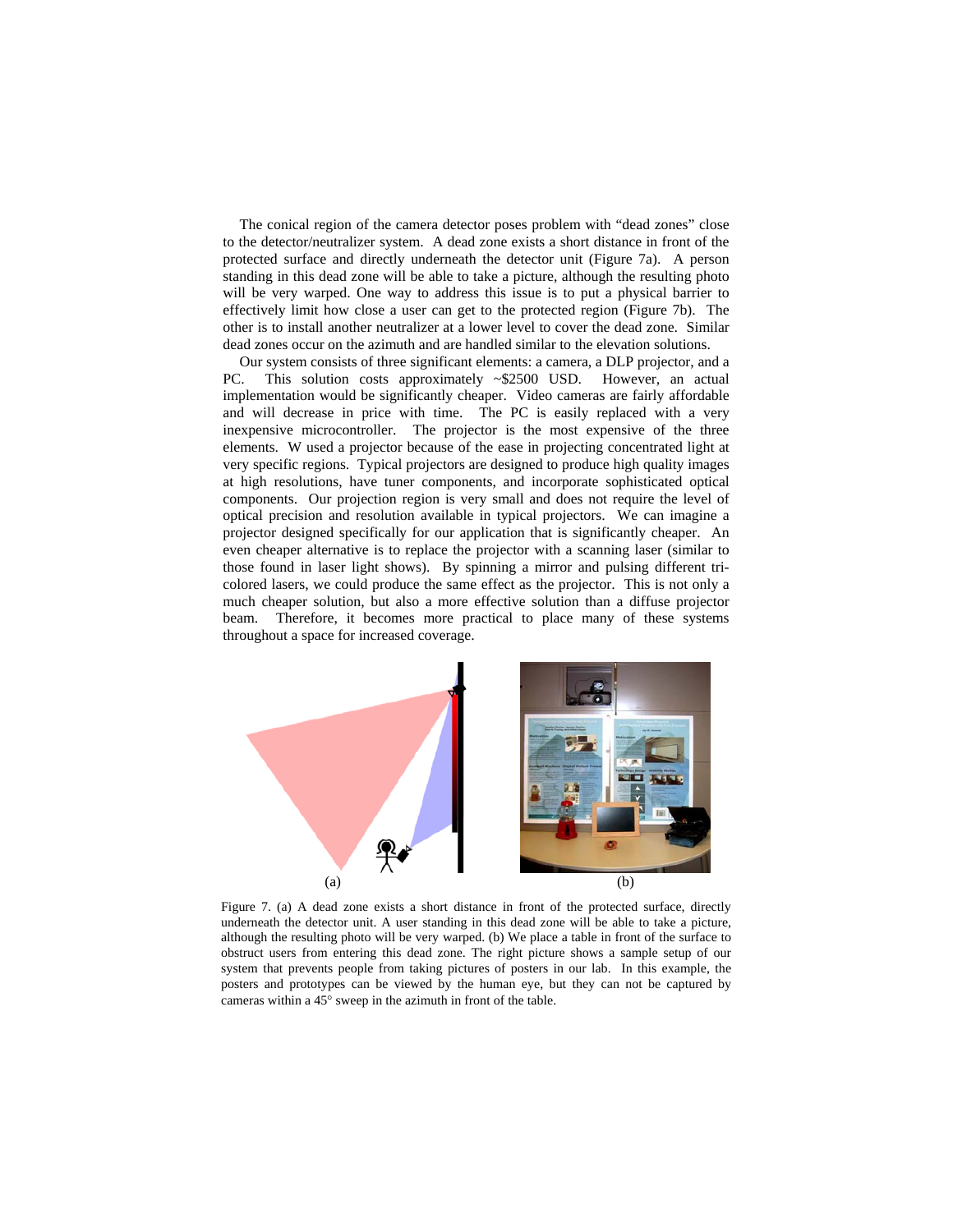# **6 Conclusions**

The increasing ubiquity of cameras, particularly cheap and small CCD cameras raises legitimate concerns about how to make people aware of capture and allow them to prevent unwanted recording. In this paper, we presented a proof of concept implementation of a capture-resistant environment that prevents the recording of still images and movies of regions within that physical space. Our system actively seeks cameras in the environment and emits a strong localized light beam at each device to neutralize it from capturing. Although the directed light interferes with the camera's operation, it minimally impacts a human's view in the environment. Our approach also requires no cooperation on the part of the camera or its owner and it minimally disturbs the natural viewing experience by the human eye. Additionally, we discussed how we can extend the work to permit certain cameras to take pictures in the environment while still preventing others. Although our proof of concept implementation effectively blocks cameras within its 45° field of view for up to 5- 10m away, we can easily add additional detector and neutralizer units to prevent a larger sweep from capturing. This implementation allowed us to investigate and address challenges against our approach. We explain how our approach inherently resolves many of the challenges and describe extensions to this work to address others. For example, cost can be significantly driven down by implementing a selfcontained unit as we discussed. This work simply presents a proof-of-concept implementation that can be engineered in the future to detect and neutralize camera recording for large environments and even mobile entities, such as a person.

# **References**

- 1. Brassil, J. Using Mobile Communications to Assert Privacy from Video Surveillance. To appear at *1st International Workshop on Security in Systems and Networks 2005*. April 2005.
- 2. Art. 29 Data Protection Working Party. Opinion 4/2004 on the Processing of Personal Data by means of Video Surveillance. Document 11750/02/EN WP89, European Commission (2004). http://europa.eu.int/comm.
- 3. Chung, J. Threat Of Subway Photo Ban Riseth Again," Gothamist, 2004 November 30.
- 4. Eagle Eye. Bulletin of the Connecticut Academy of Science and Engineering. Vol. 12, No. 2, 1997.
- 5. Halderman, J.A, Waters, B., and Felten E.W. Privacy Management for Portable Recording Devices. *In The 3rd Workshop on Privacy in Electronic Society (WPES 2004)*. Washington, DC. October 2004.
- 6. Iceberg's Safe Haven. http://www.iceberg-ip.com/index.htm.
- 7. Perry, S. HP Blur Photos with Camera Privacy Patent.
- http://www.digital-lifestyles.info/display\_page.asp?section=business&id=1888. January 2005.
- 8. Video Voyeurism Prevention Act of 2004. 18 USC 1801. December 2004.
- 9. Wagstaff, J. Using Bluetooth To Disable Camera Phones. http://loosewire.typepad.com/blog/2004/09/using\_bluetooth.html. September 2004.